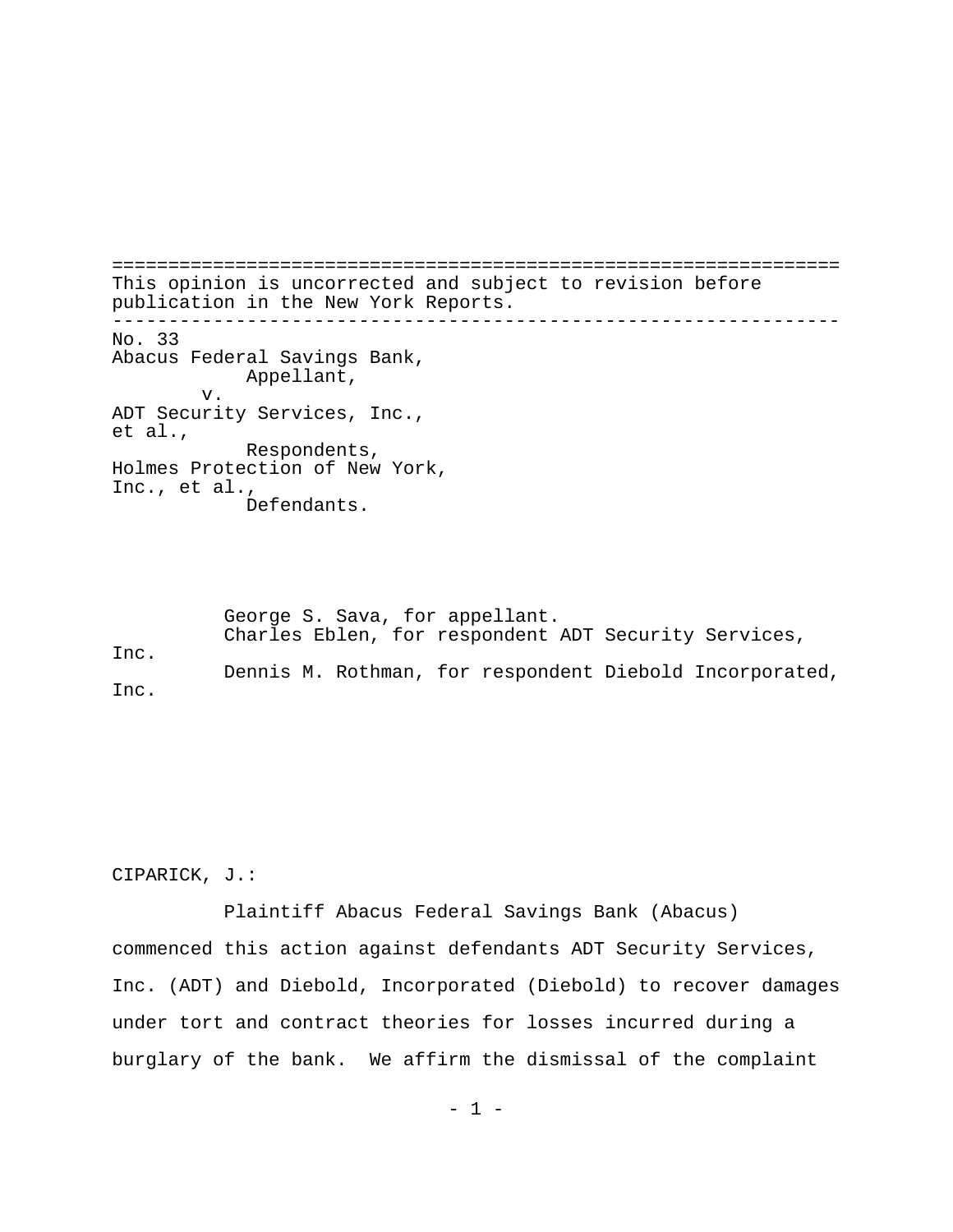- 2 - No. 33

with one exception. We conclude that Abacus has adequately stated a cause of action for breach of contract as against ADT for its alleged losses other than losses allegedly sustained by its safe deposit box customers.

Abacus is a federally chartered savings and loan association with a branch located in lower Manhattan (the Branch). It provides a variety of deposit services, including the leasing of safe deposit boxes to its customers. Following the close of business on Saturday, March 20, 2004, burglars forced their way into the Branch through a back entrance door and a second interior door. According to security camera images taken during the course of the incident, the burglars located the vault inside and, during a several hour period, used large acetylene gas tanks as blow torches to break down one of the vault's concrete and metal walls. Once in the vault, the burglars gained access to a safe storing the Branch's overnight cash and over 20 safe deposit boxes belonging to Abacus' customers. The amended complaint alleges that the burglars stole \$589,749.55 in cash from the safe and property valued at \$926,512 from the safe deposit boxes. The police were not notified during the course of the burglary. Rather, an Abacus employee discovered what had occurred when the Branch opened for business on Monday morning, March 22, 2004.

Prior to the burglary, each defendant had separately contracted with Abacus to supply security services for the

- 2 -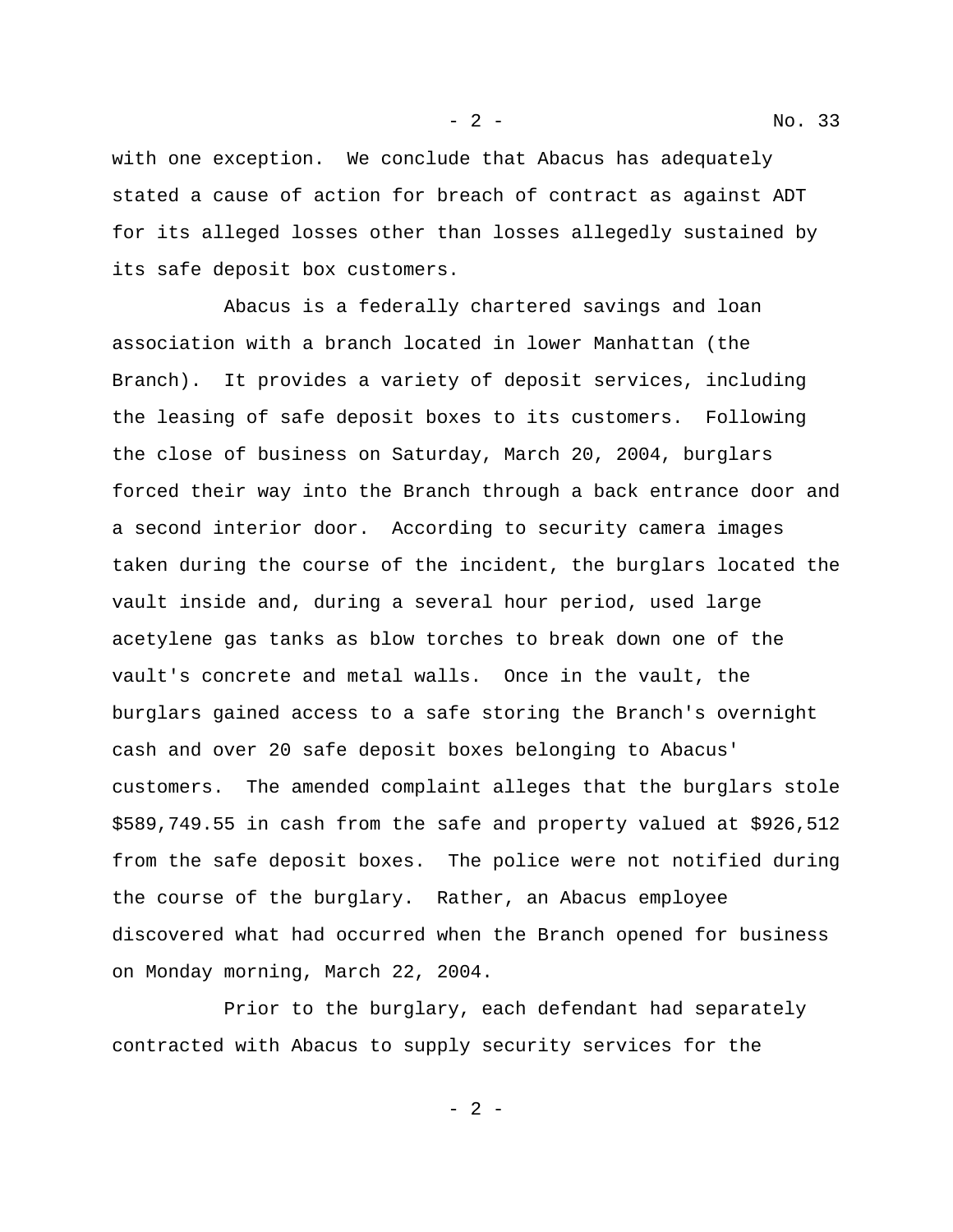Branch. Specifically, ADT's contract with Abacus obligated ADT to install and maintain a 24-hour industry-certified central station security system to protect the Branch premises and the vault. Within the vault, ADT purported to utilize certain detectors that would identify intruder movement and the presence of smoke. ADT's security system was supposedly designed to transmit any alarm signals triggered in the vault to ADT's central monitoring system. Diebold's contract with Abacus required Diebold to provide a back-up alarm system that included additional central station monitoring, another form of telephone line security and "signal monitoring," which would activate an alarm if ADT's alarm system failed to operate properly.

The gravamen of Abacus' amended complaint is that defendants violated their contractual obligations by installing woefully inadequate security systems, which they failed to inspect. Abacus further alleges that defendants knew for weeks, if not months, that the security systems in place were not working in that they were generating a series of flaws, malfunctions and false alarms. For example, in the three months preceding the burglary there were, according to an expert's affidavit Abacus submitted in opposition to defendants' motions, 17 phone line failures and a number of other occurrences that were "consistent with an intruder cutting the phone line" and "should have triggered an alarm event." Abacus asserts that not only did defendants fail to investigate these malfunctions, but

- 3 -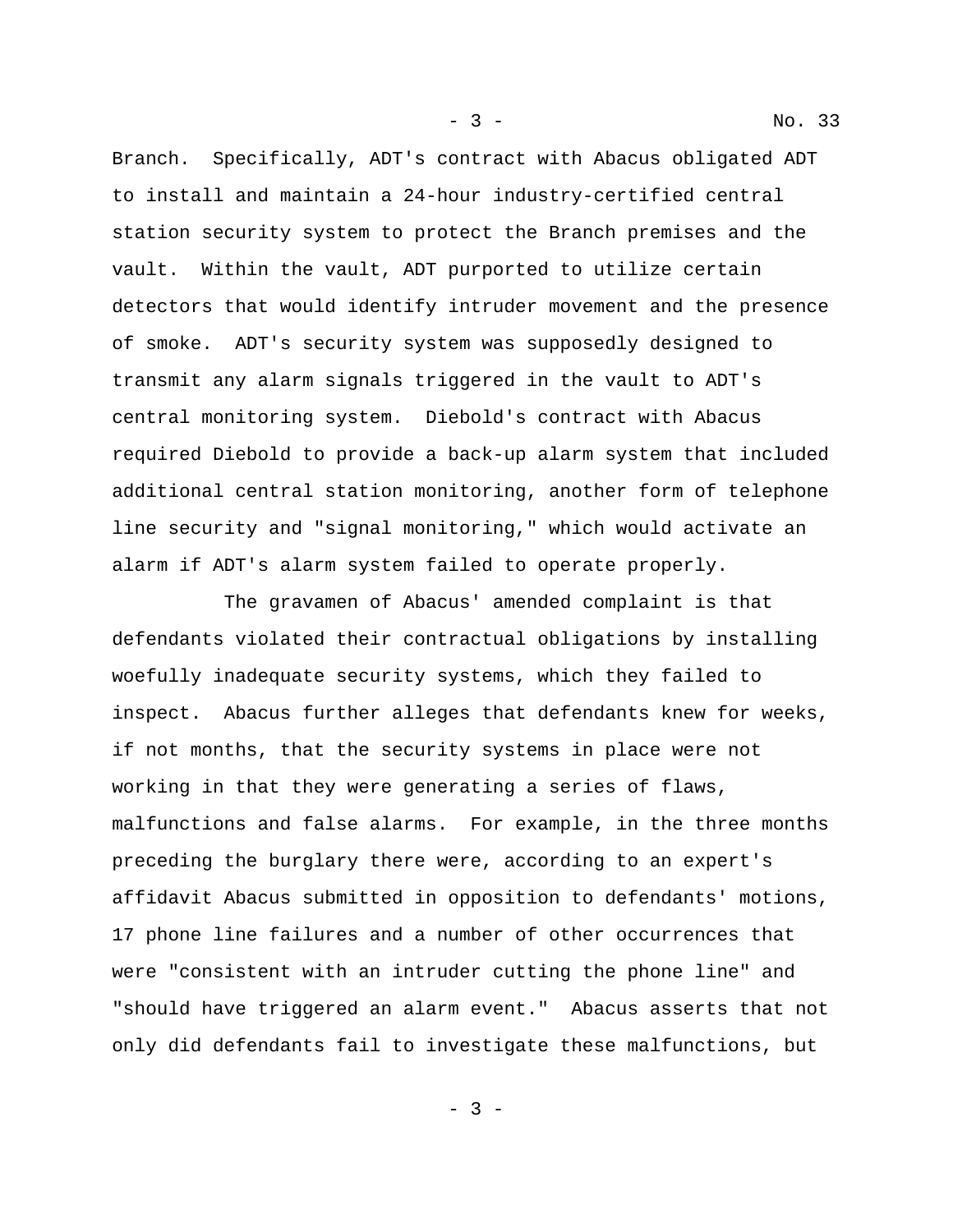they failed to notify anyone at the Branch of the problem.

Both contracts contained clauses that exculpated defendants from liability for their own negligence and limited their liability, under all circumstances, to \$250. Diebold's contract contained a clause entitled "Property Insurance and Waiver of Subrogation" where Abacus agreed to obtain insurance coverage to cover its losses in the event of a theft. The agreement between Diebold and Abacus provided that Abacus "shall look solely to its insurer for recovery of its loss and hereby waives any and all claims for such loss against Diebold" and that Abacus' insurance policy would contain a clause providing that such waiver would not invalidate the coverage. There was no similar waiver-of-subrogation clause in the contract between Abacus and ADT. Instead, their contract merely provided "that insurance, if any, covering personal injury or property loss damage" was Abacus' responsibility to obtain.

In addition to the losses incurred during the weekend of the burglary, Abacus seeks money damages for not less than \$5 million for lost business as a result of the burglary, not less than \$5 million for a loss of reputation in the community and not less than \$1 million in punitive damages. Abacus also seeks \$85,436 in costs to repair the vault and \$30,000 in added security costs it absorbed. Defendants moved to dismiss the complaint, 10 causes of action in all, in its entirety. Supreme Court denied defendants' motion to dismiss the breach of contract

 $-4 -$ 

- 4 - No. 33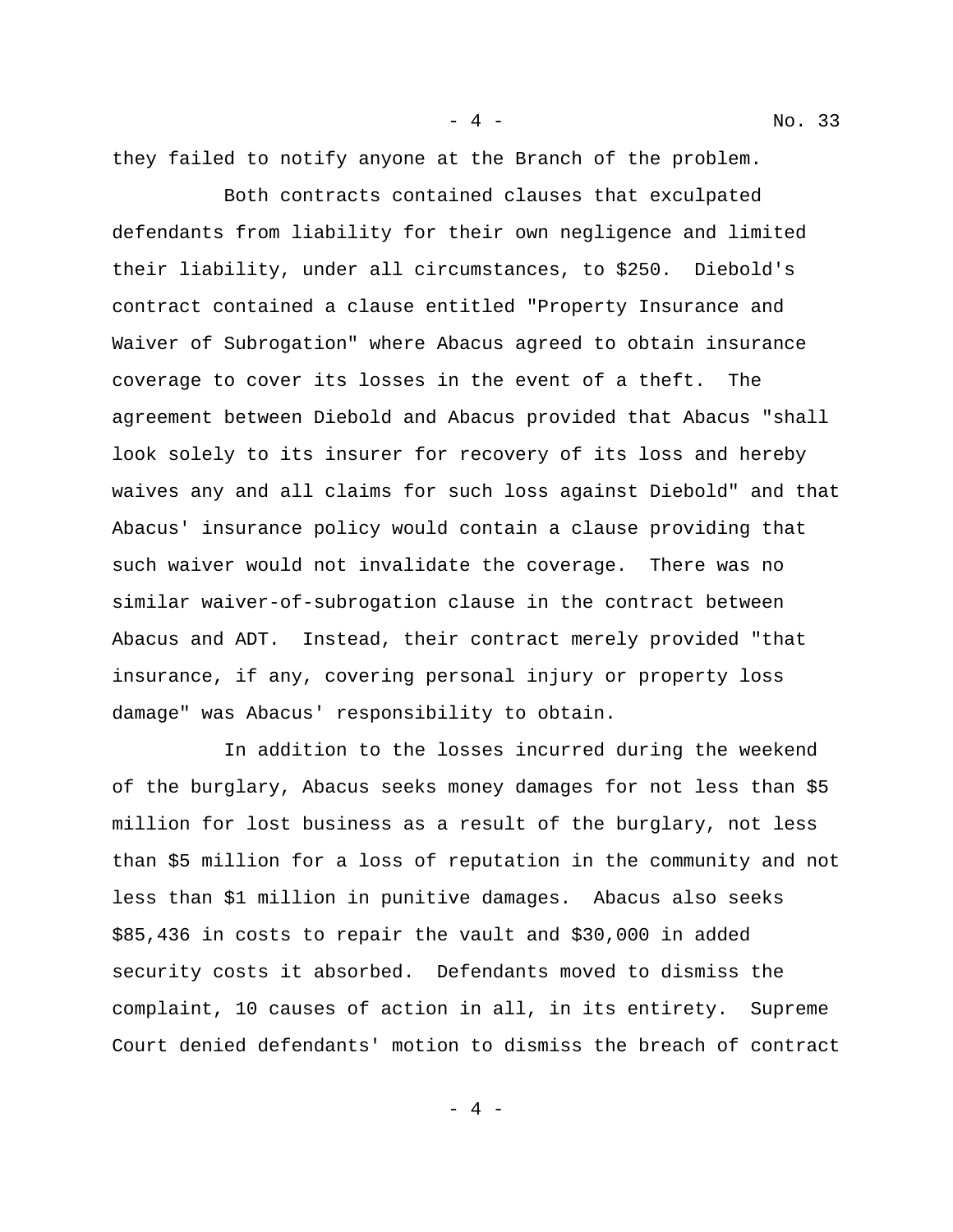cause of action and the gross negligence cause of action, but dismissed the remainder of the amended complaint.

Addressing the breach of contract claim, Supreme Court observed that while New York courts regularly enforce contractual provisions absolving a party from acts of its own ordinary negligence, public policy prohibits waivers of liability for gross negligence. The court concluded that since the pleadings adequately alleged that defendants were grossly negligent in their failure to respond to the burglary, Abacus could proceed to discovery on the breach of contract cause of action. Supreme Court likewise denied the motion to dismiss the tort cause of action. It further opined that Abacus has standing to assert claims based upon losses suffered by its safe deposit box customers. Defendants appealed.\*

The Appellate Division reversed the order of Supreme Court and granted defendants' motions to dismiss the amended complaint in its entirety (see Abacus Fed. Sav. Bank v ADT Sec. Servs., Inc., 77 AD3d 431, 432 [1st Dept 2010]). In dismissing the breach of contract cause of action, the court held that the allegations in the amended complaint "amount to nothing more than claims of ordinary negligence as opposed to gross negligence" (id. at 433). The court similarly found no basis for tort liability in the complaint (see id.). Furthermore, the court

<sup>\*</sup> Abacus did not cross-appeal Supreme Court's decision to dismiss the remaining eight causes of action in the complaint.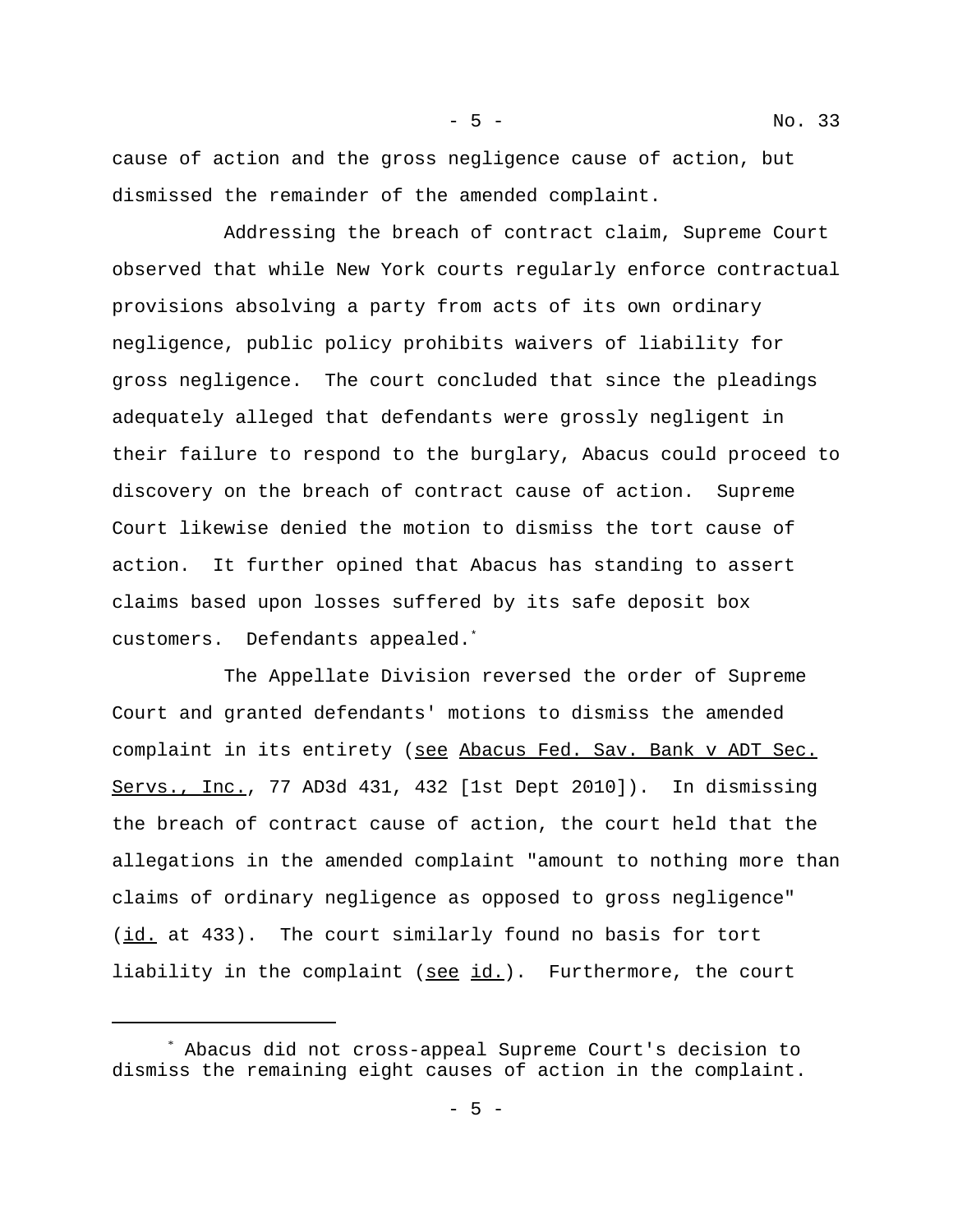concluded that, in any event, the waiver-of-subrogation provision contained in the contract between Abacus and Diebold serves as "a defense to all of plaintiff's claims" against Diebold (id. at 434). We granted Abacus leave to appeal (16 NY3d 712 [2011]) and now modify.

As a general rule, parties are free to enter into contracts that absolve a party from its own negligence (see Melodee Lane Lingerie Co. v American Dist. Tel. Co., 18 NY2d 57, 69 [1966]) or that limit liability to a nominal sum (see Florence v Merchants Cent. Alarm Co., 51 NY2d 793, 795 [1980]). However, it is New York's public policy that a party cannot "insulate itself from damages caused by grossly negligent conduct" (Sommer v Federal Signal Corp., 79 NY2d 540, 554 [1992]). Therefore, exculpatory clauses and liquidated damages clauses in contracts are not enforceable against allegations of gross negligence (see  $id.$ ). We have observed that "[g]ross negligence, when invoked to pierce an agreed-upon limitation of liability in a commercial contract must 'smack[] of intentional wrongdoing'" (id., quoting Kalisch-Jarcho, Inc. v City of New York, 58 NY2d 377, 385 [1983]). "It is conduct that evinces a reckless indifference to the rights of others"  $(id.)$ .

We applied this standard in David Gutter Furs v Jewelers Protection Servs. (79 NY2d 1027 [1992]). In that case, the "plaintiff, a fur dealer, contracted with [the] defendant to design, install and monitor a burglar alarm system" (id. at

- 6 -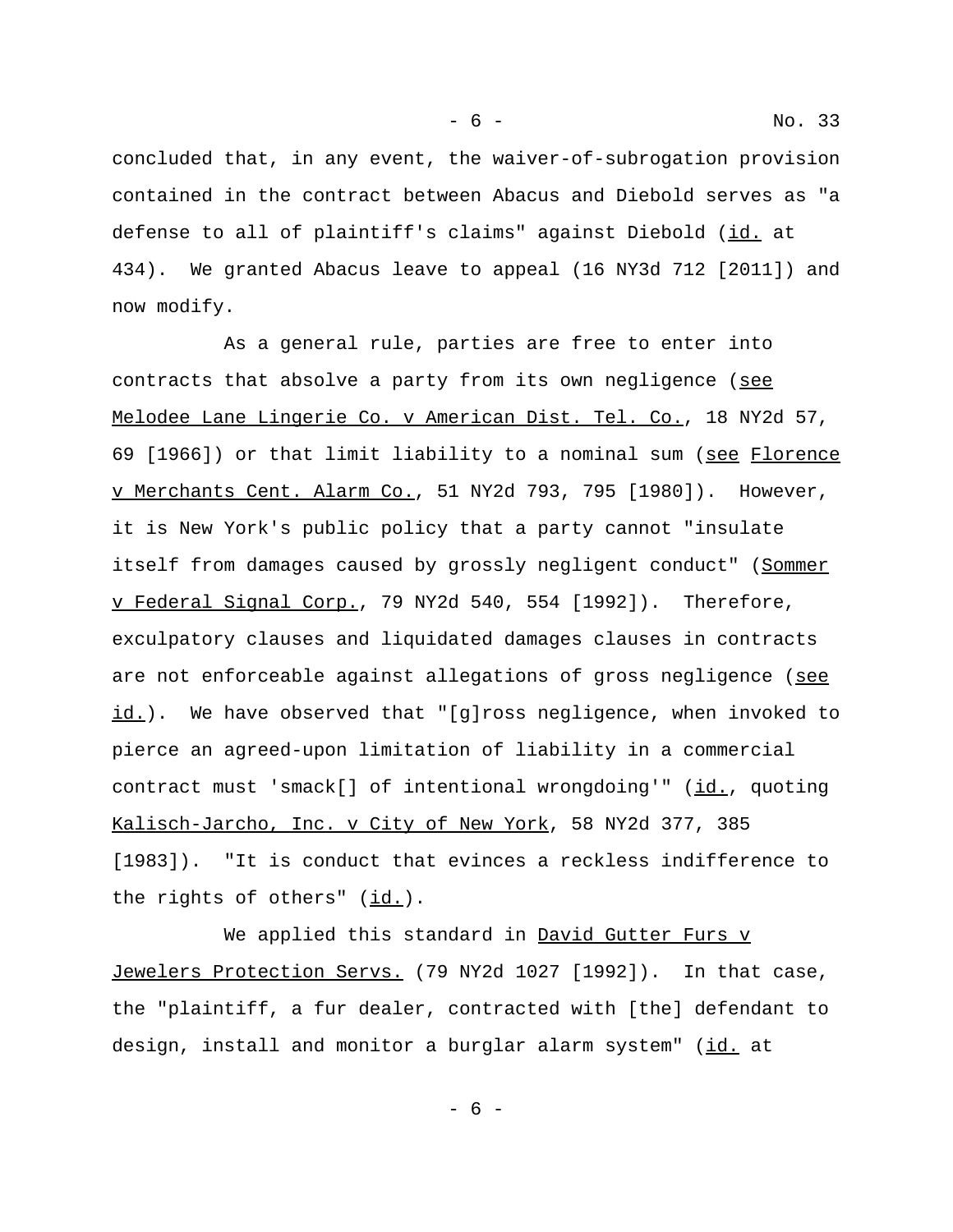1028). Several weeks later, the plaintiff commenced an action against the defendant for breach of contract and further claimed that the exculpatory and limitation of liability clauses in their contract were unenforceable because the defendant was grossly negligent (see id. at 1028-1029). We concluded that the plaintiff's allegations -- "that there should have been two motion detectors, instead of one, on each level; a shock sensor should have been installed; defendant should have ascertained how the inventory would be arranged; and a post-occupancy inspection should have been undertaken" -- only amounted to ordinary negligence as there was no issue of fact that the "defendant performed its duties with reckless indifference to [the] plaintiff's rights" (id. at 1029).

Here, in contrast, we conclude that the allegations in the amended complaint sufficiently allege conduct on the part of the defendants that, if true, constitutes gross negligence. Indeed, unlike the plaintiff in David Gutter Furs, Abacus has alleged much more than mere failure to install a proper working alarm system and inspect it. Abacus alleges that both defendants had knowledge -- for weeks, if not months -- that the equipment had been malfunctioning. Moreover, Abacus asserts that defendants not only failed to investigate the source of their equipment malfunction, but they failed to put anyone at the Branch on notice of the potential security breach. Of course, these allegations may not be proved, or may be shown by

- 7 -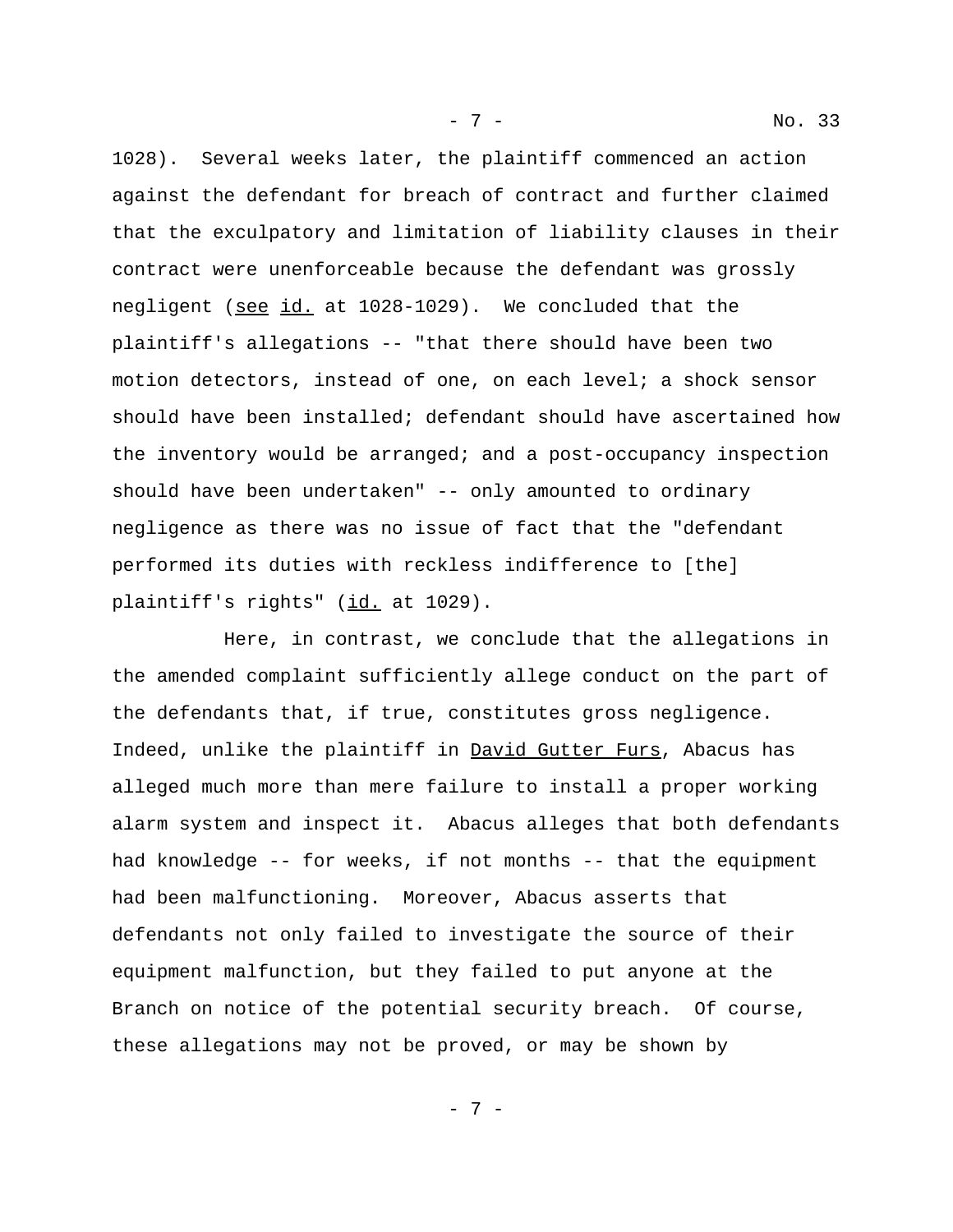defendants' evidence to be less significant than they seem; but on this record, plaintiffs have alleged the type of conduct that smacks of intentional wrongdoing and evinces a reckless indifference to the rights of others (see Federal Ins. Co. v Automatic Burglar Alarm Corp., 208 AD2d 495, 496 [2d Dept 1994]).

Nevertheless, Diebold argues that the waiver-ofsubrogation clause in its contract with Abacus acts as a total defense to the claims asserted by Abacus in its complaint. We agree. In Board of Educ., Union Free School Dist. No. 3, Town of Brookhaven v Valden Assoc., 46 NY2d 653 [1979]), we upheld a similar waiver-of-subrogation clause. There, we observed that the contract between the plaintiffs and the defendants required the plaintiffs to obtain insurance to cover 100% of any losses incurred on the plaintiff's property (see id. at 656). Further, the plaintiffs expressly "waive[d] all rights" to seek damages as against the defendants covered by such insurance  $(id.)$ . In upholding the validity of this contract, we recognized that "[a] distinction must be drawn between contractual provisions which seek to exempt a party from liability . . . and contractual provisions . . . which in effect simply require one of the parties to the contract to provide insurance for all of the parties" (id. at 657; see also Austro v Niagara Mohawk Power Corp., 66 NY2d 674, 676 [1985]; Great Am. Ins. Co. of N.Y. v Simplexgrinnell LP, 60 AD3d 456, 456-457 [1st Dept 2009]). We discern no basis to depart from this rule here. Thus, we affirm

- 8 - No. 33

- 8 -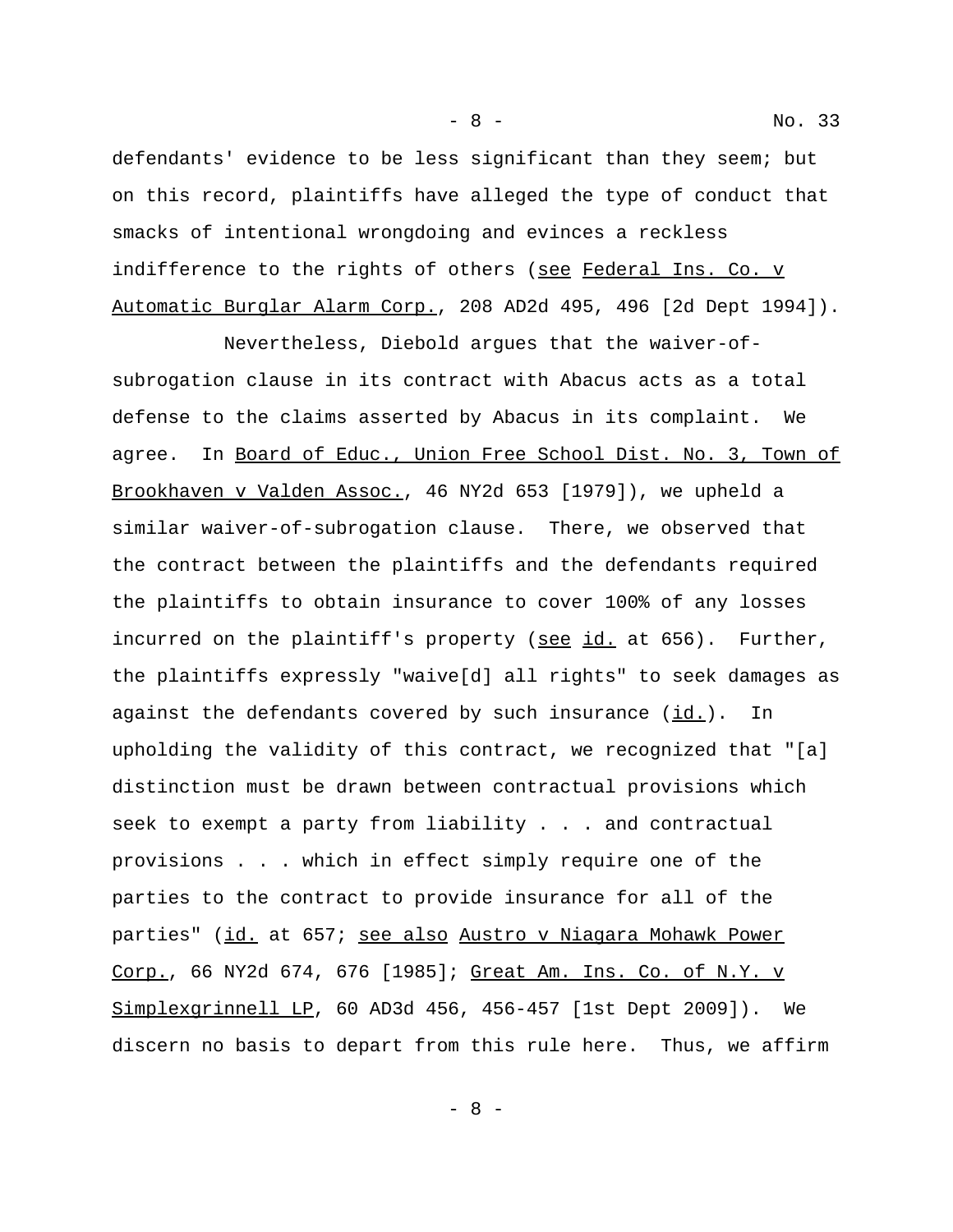the dismissal of the complaint as against Diebold.

ADT's contract with Abacus does not contain a similar waiver-of-subrogation clause that would act as a total defense to Abacus' claim. We note that the contract between Abacus and ADT did not require Abacus to obtain insurance to cover losses stemming from ADT's gross negligence. The decision to obtain insurance, "if any," was discretionary as to Abacus. Moreover, the contract did not contain an express waiver by Abacus to waive all rights for damages covered by insurance it may have obtained as against ADT. Thus, we reinstate the breach of contract cause of action as against ADT. In so doing, we note that the complaint only adequately states a basis upon which Abacus can recover for its own losses. As pleaded, Abacus fails to allege sufficient facts to confer standing to pursue the losses allegedly sustained by its safe deposit box customers.

Finally, we conclude that the complaint did not allege conduct that would give rise to separate liability in tort. Here, the allegations that a breach of contract occurred as a result of gross negligence does not give rise to a duty independent of the contractual relationship (see Clark-Fitzpatrick, Inc. v Long Is. R.R. Co., 70 NY2d 382, 389 [1987]; cf. Sommer, 79 NY2d at 551-552 [the plaintiff's breach of contract claim against the defendant fire alarm company may also sound in tort where the defendant's alleged failure to act with due care affected a significant public interest independent of

- 9 - No. 33

- 9 -